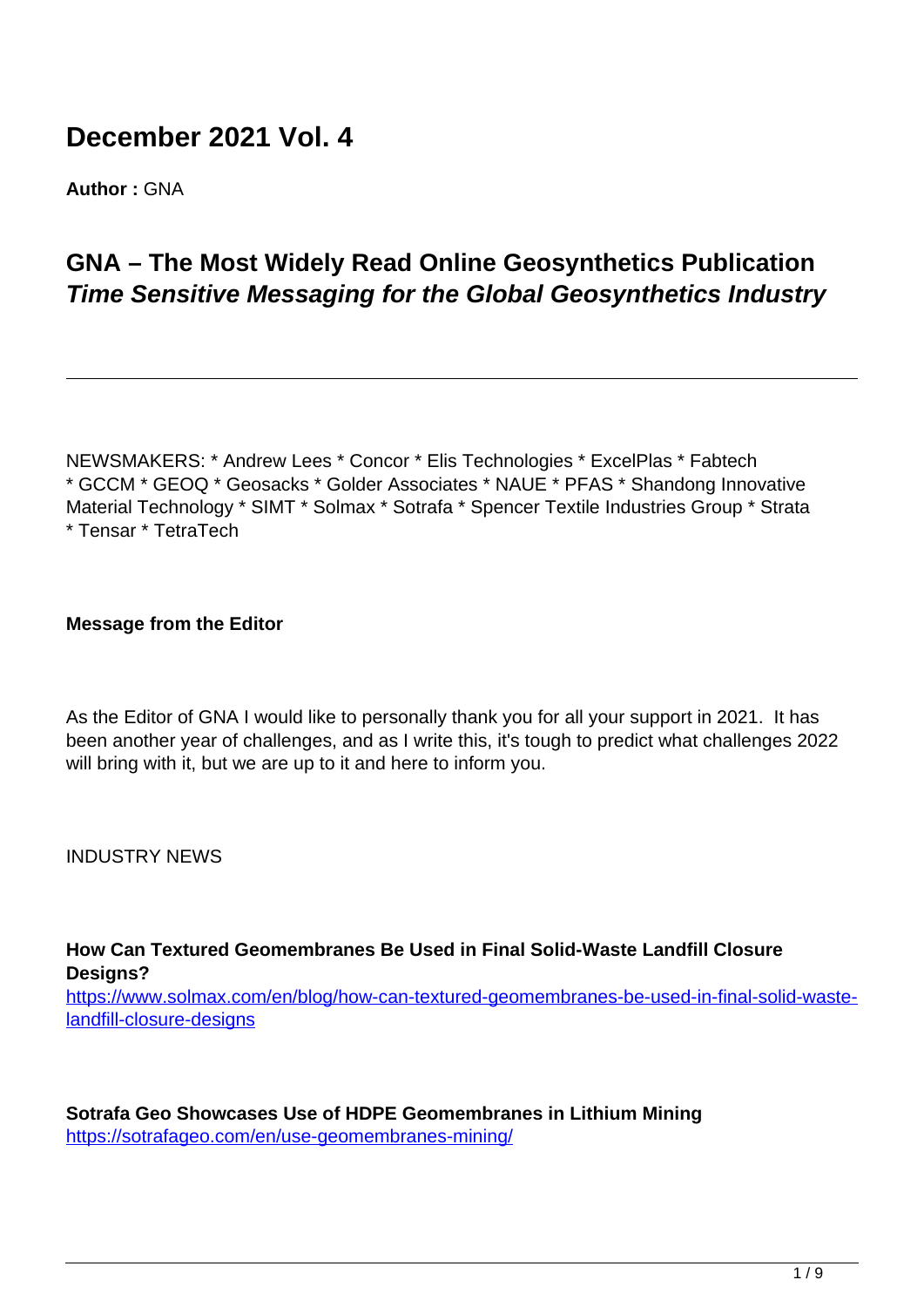**Contamination of the Shore of the Baltic Sea with the Debris of Geosynthetic Materials for the Survey Period 2018 - 2020** https://cloud.excelplas.com/s/3Qao8mRXNz5bkT9#pdfviewer

**SIMT Pioneers World's First 6.5 m Wide PP Filament Geotextile Line** https://cloud.excelplas.com/s/mWa9jPBRCby49HD#pdfviewer

**ELIS Technologies Ltd Continues its Growth Strategy in Geomembrane Leak Detection** https://www.elis.tech/elis-technologies-ltd-continues-its-growth-strategy/

**Anti-Cracking GCCM Now Available in the North American Market** https://www.tiltexnorthamerica.com/tiltexproductrangegccm

**Black-Owned Geomembrane Installer Progressing HDPE Liner Installation at Major Ash Disposal Facility in South Africa** https://www.engineeringnews.co.za/print-version/concor-progresses-with-majuba-ash-disposal-

facility-2021-12-14

**Failed Geomembrane Liner in WWTP Replacement Project** https://ceqanet.opr.ca.gov/2021120291

**GCCM Used to Create Artificial Surf Reef** https://www.freepatentsonline.com/11198983.pdf

**Tensar Patent New Method of Making an Integral Geogrid from a Coextruded Multilayered Polymer Sheet** https://www.freepatentsonline.com/11198986.pdf

**Geosynthetics Conference 2023 Opens - Call for Proposals** https://geosyntheticsmagazine.com/2021/12/17/geosynthetics-conference-2023-opens-call-for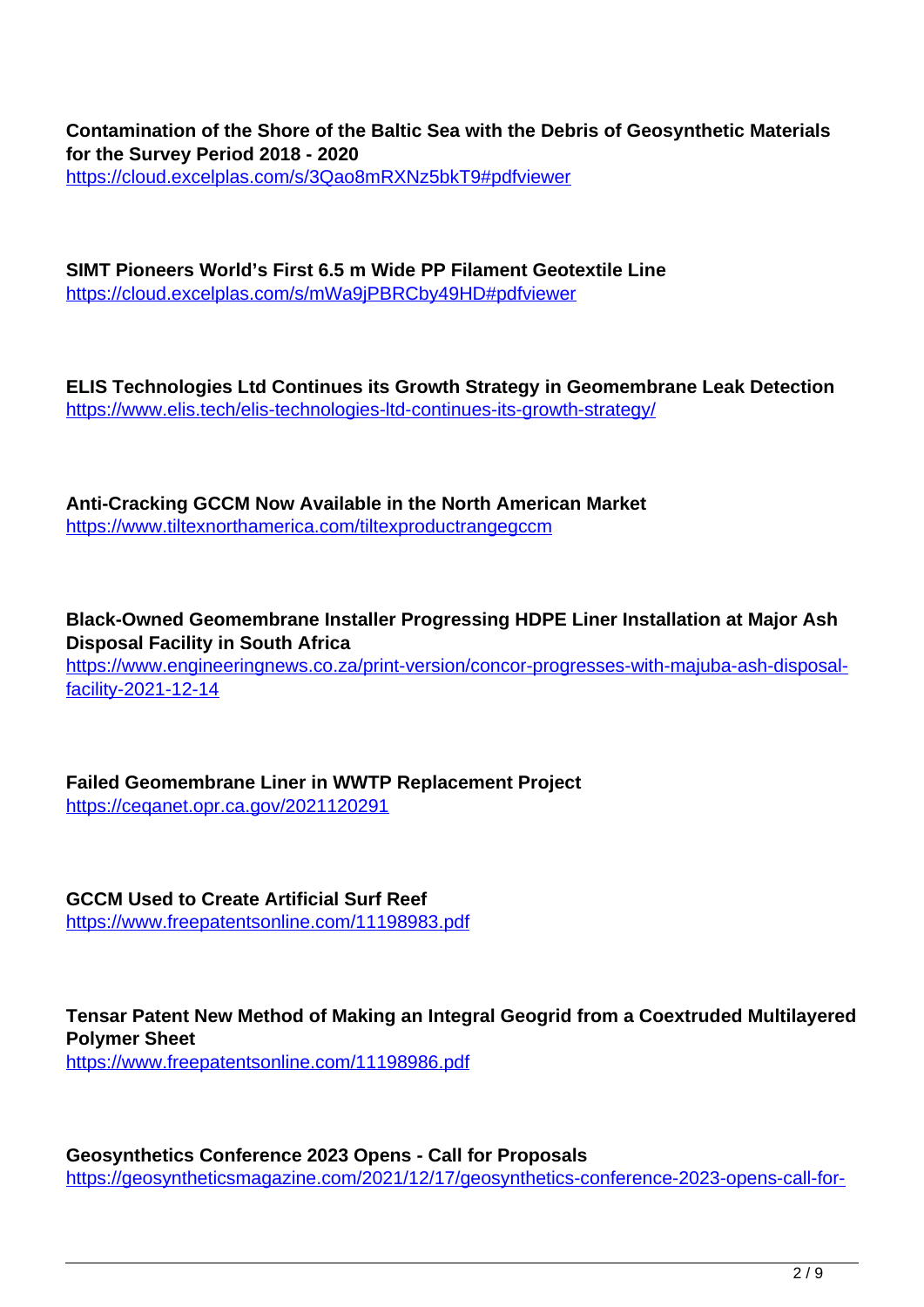proposals/

**Strata's Geosynthetic Offerings are High Performers all Over the World** https://www.strataglobal.com/strata-products-and-systems/

**GEOMEMBRANES** 

**Evaluating Interface Properties of Geomembrane and Compacted Clay Liners for Landfill Liner Stability [PDF]** https://nexusec.com/wp-content/uploads/2021/12/Evaluating-interface-properties-of-Geomembrane-and-GCL.pdf

**Upstream Waterproof Treatment with Protective Geomembrane for Masonry Dams - A Case Study on Upper Bhavani Dam, Tamil Nadu** https://www.indianjournals.com/ijor.aspx?target=ijor:wei&volume=64r&issue=8&article=005

**Modular Construction with Geosynthetics in Petroleum Industry** https://onepetro.org/SPEADIP/proceedings-abstract/21ADIP/4-21ADIP/D042S267R002/473580

**Assessing the Quality of Compaction of Clay Liner Using Electrical Resistivity Measurements** http://isc6.org/images/Cikkek/Sessions/ISC2020-151.pdf

**Effects of Geosynthetics on Canal Damage Characteristics and Canal Seepage** https://www.sciencedirect.com/science/article/abs/pii/S0022169421013457

GEOTEXTILES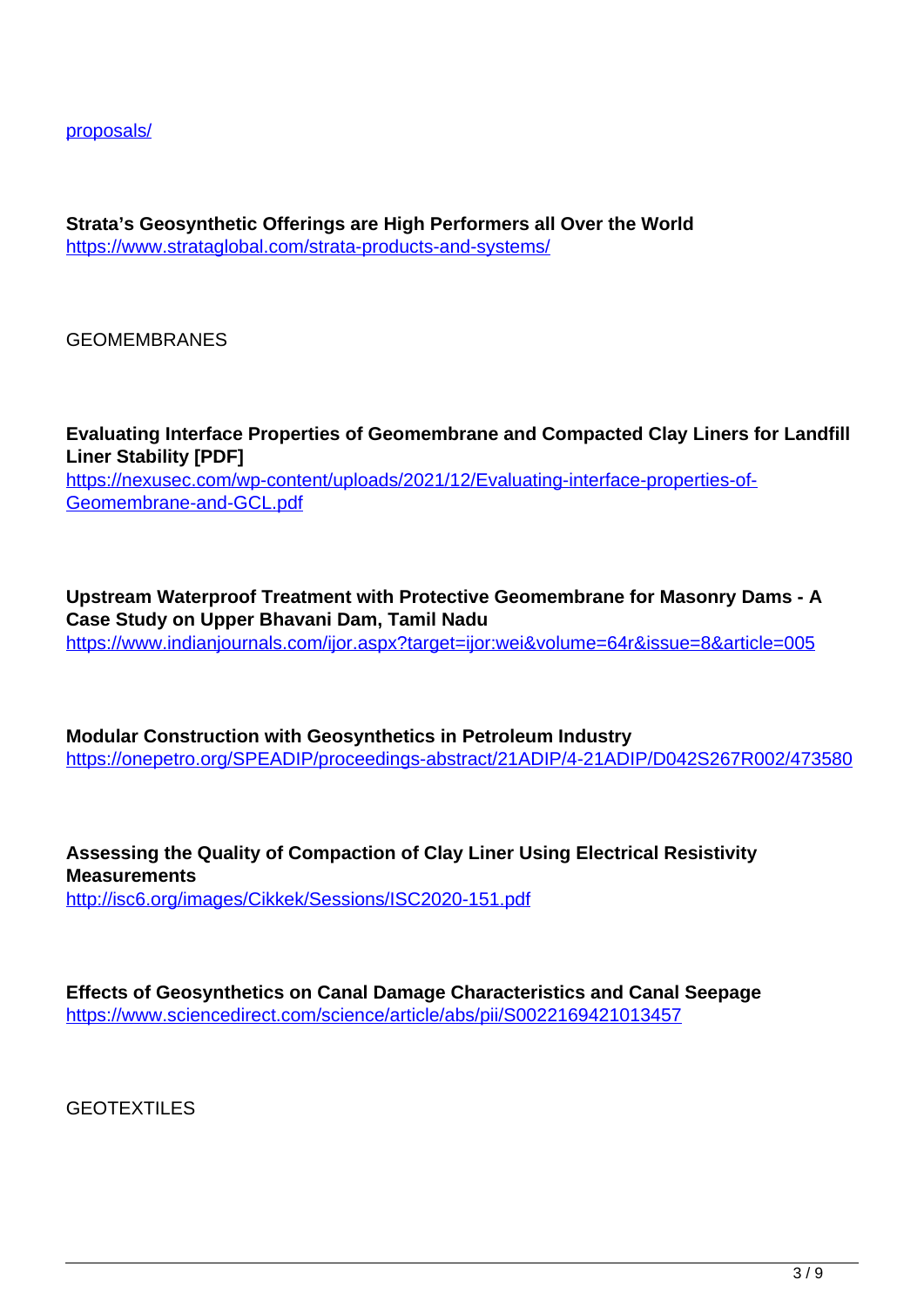**Application of a Geotextile in the Treatment of Post-Subsidence and Localized Sinkholes** https://www.mdpi.com/2076-3417/11/24/11826/pdf

**Superior Erosion Protection with Geosacks and Geotextiles from Spencer Textile Industries Group** https://www.prunderground.com/superior-erosion-protection-with-geosacks-and-geotextiles-fromspencer-textile-industries-group/00251468/

**Transport and Retention of Bacteria Through a Filtration System Consisting of Sands and Geotextiles** https://www.sciencedirect.com/science/article/abs/pii/S0927776521005580

GCL<sub>s</sub>

**Effect of Incineration Ash Leachates on the Hydraulic Conductivity of Bentonite-Polymer Composite GCLs**

https://www.sciencedirect.com/science/article/abs/pii/S0956053X21006565

GCCM

**Anti-Cracking GCCM Now Available in the North American Market** https://www.tiltexnorthamerica.com/tiltexproductrangegccm

**Golder Associates Pave the Way to Self-Healing GCCMs** https://www.mdpi.com/2071-1050/13/24/13999/pdf

**GCCM Used to Create Artificial Surf Reef** https://www.freepatentsonline.com/11198983.pdf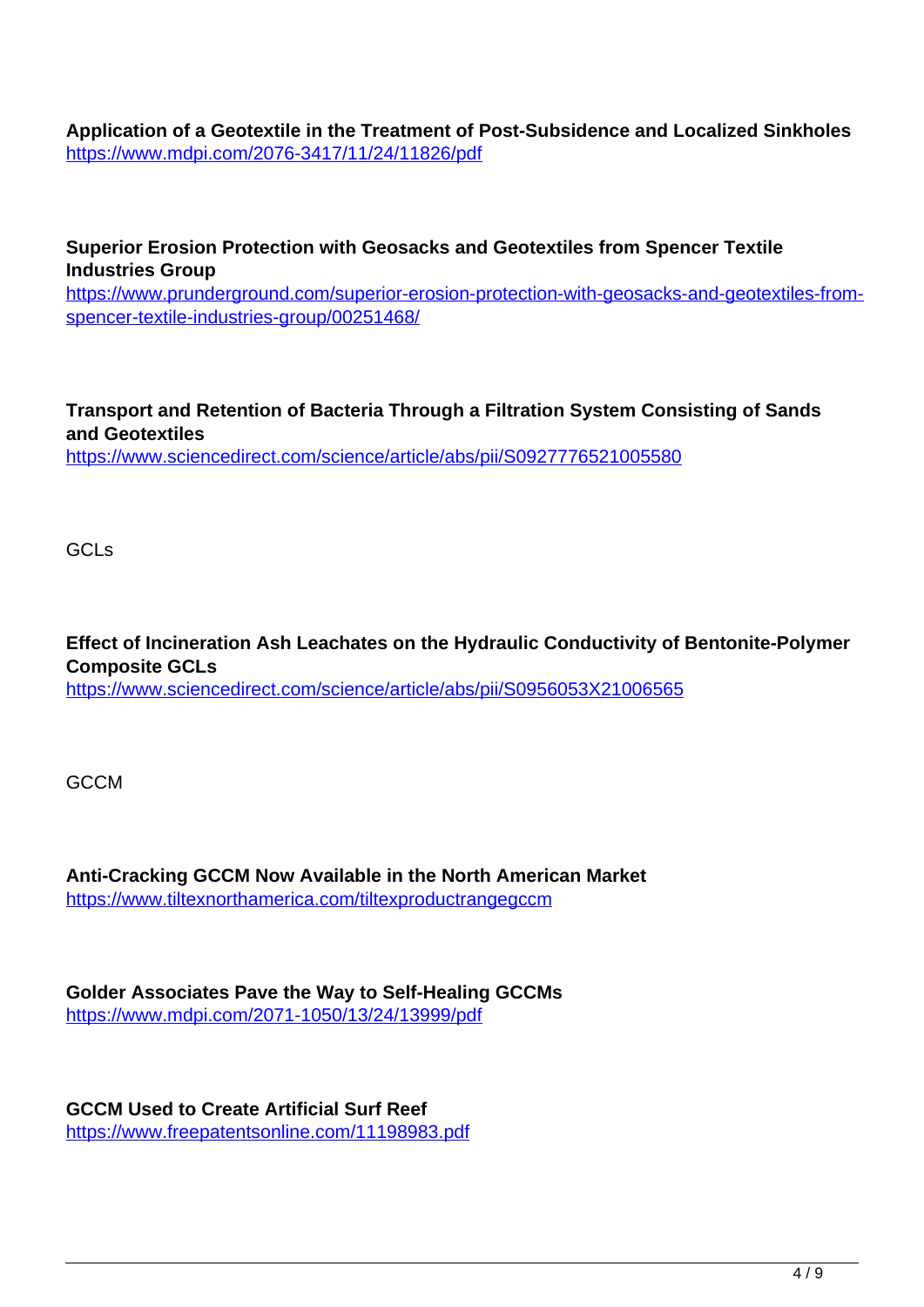SBPF Agrees to add 20,000 Cubic Yards of Sand to Geo-tube Project https://www.ack.net/stories/sbpf-agrees-to-add-20000-cubic-yards-to-sand-to-geotubeproject,27020

**Indian Offshore Geo-tube Breakwater Project Takes Off** https://www.newindianexpress.com/cities/thiruvananthapuram/2021/dec/18/poonthura-offshorebreakwater-project-takes-off-2396737.html

GEOGRIDS

**Tensar Patent New Method of Making an Integral Geogrid from a Coextruded Multilayered Polymer Sheet** https://www.freepatentsonline.com/11198986.pdf

**Why is Geogrid so Difficult to Model in Finite Element Analysis? By Andrew Lees** https://www.youtube.com/watch?v=KZnuEyFFVNU

**Analysis of the Short-Term Tensile Response of Geosynthetics After Damage** https://www.sciencedirect.com/science/article/abs/pii/S0950061821037041

**Stability Assessment of 3D Reinforced Soil Structures Under Steady Unsaturated Infiltration** https://www.sciencedirect.com/science/article/abs/pii/S0266114421001126

**In-Plane Shear Behaviour of Novel Concrete Sandwich Panels Reinforced with Various Geosynthetics**

https://papers.ssrn.com/sol3/papers.cfm?abstract\_id=3972196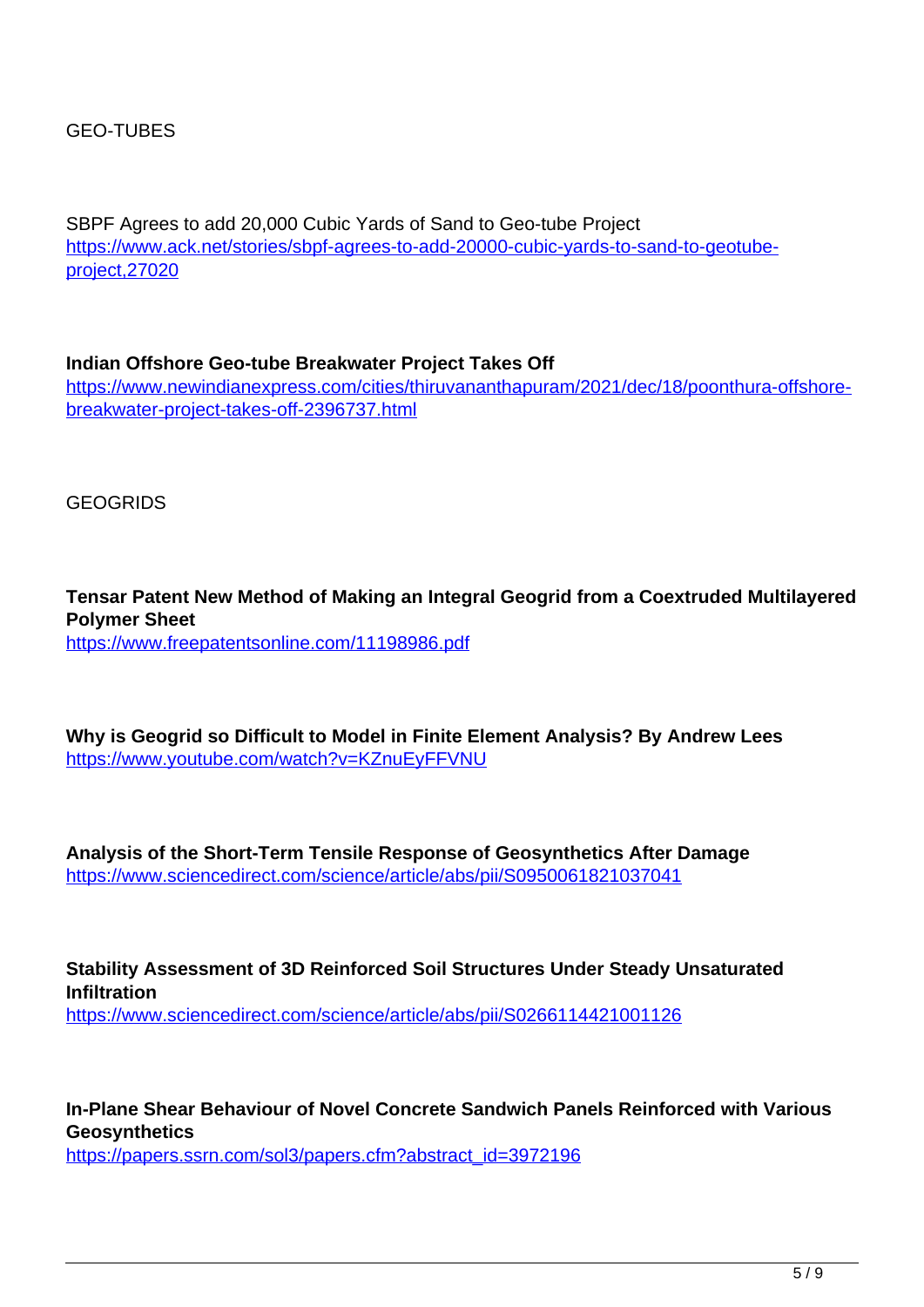WEBINARS

**PFAS, Geosynthetics, and Environmental Protection: How Much Do We Know So Far (On-Demand)** https://web.cvent.com/event/b518bdb1-7a2b-4c9d-8903-8a6cd8be603d/regPage:617b1dc3-3dd b-4468-8087-049a4e6e51e8

SHORT COURSES

**Short Course - Fundamentals of Geosynthetics- Types, Functions, Materials & Selection (MARCH 2022)** https://www.geocongress.org/program/short-courses

QUOTE OF THE YEAR

**"You Pay for a Site Investigation Whether You Have One or Not"** http://info.tensar.co.uk/blog/the-benefit-of-proper-site-investigation

AUSTRALIAN JOBS

**Fabtech Seeking Project Manager for Geomembrane Containment Projects** https://www.seek.com.au/job/55310240?type=standout

**HDPE Geomembrane Welders Needed for Perth Role**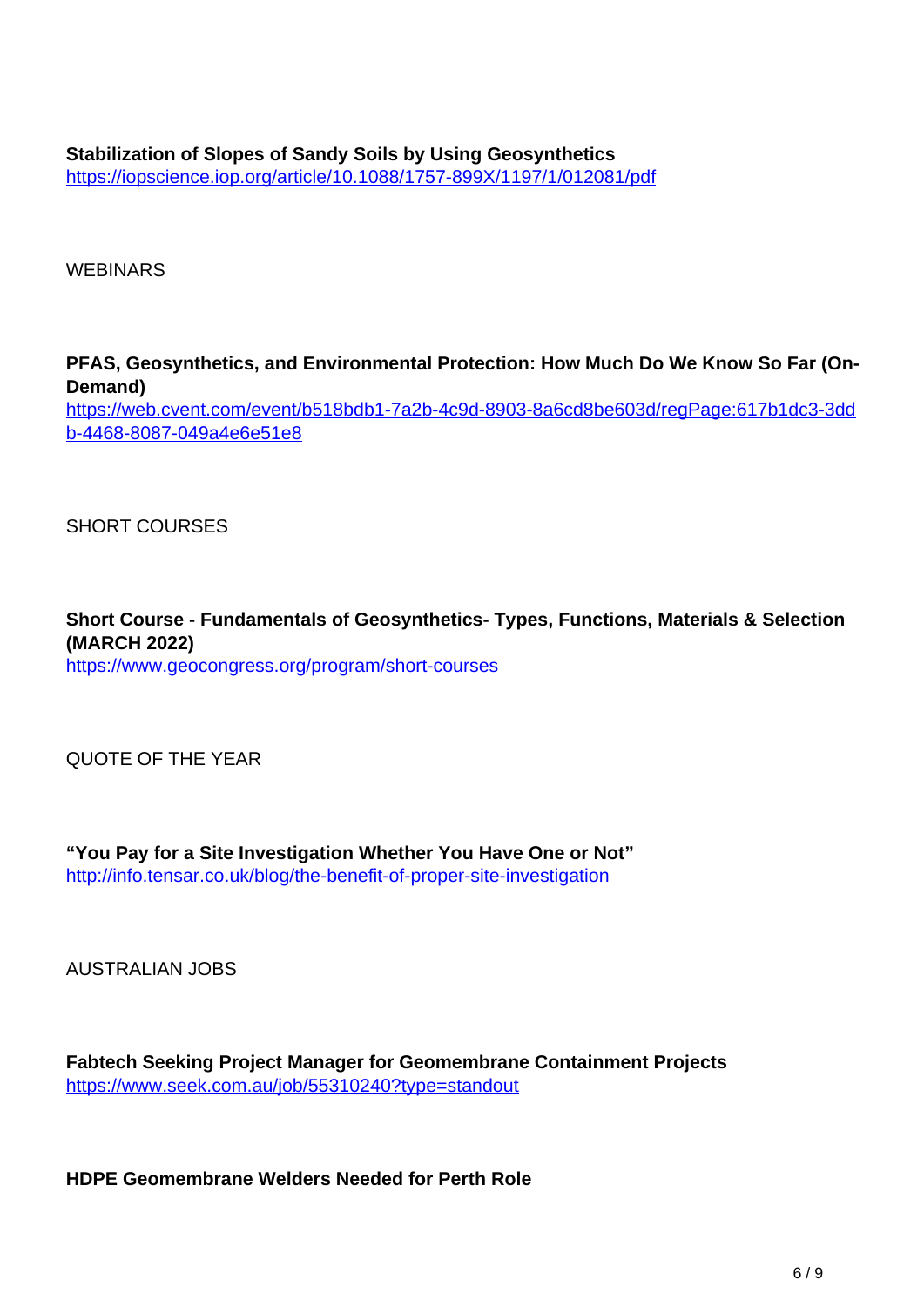#### **GEOQ Seeking Quality Assurance Personnel**

https://www.seek.com.au/job/55310299?type=standard#searchRequestToken=8958b7b5-c83f-47a5-81f5-8b9398185563

# GEOSYNTHETIC DIGITAL MARKETING

#### **How to Get Noticed by More Than 48,000 People in the Geosynthetic Space Across the Globe**

GNA reaches over 40,000 people each month and this high level of audience engagement comes from years of creating content that matters to the geosynthetic industry.

We provide the industry's most reliable and current information and have the trust and attention of the leaders and decision-makers.

Not only can we help you get in front of our highly engaged audience, but we also have a number of channels you can use to target your message – as well as the subject matter experts to put it all together.

https://www.youtube.com/watch?v=QCkE3q3sHPg

#### **Why Read GNA?**

Understand what is happening in the geosynthetics industry, with analysis of emerging trends & products, with market data and key contacts,

Receive updated information on geosynthetic trends and topics

Get thousands of key contacts in managerial and operational roles by the click of a button! https://www.youtube.com/watch?v=QCkE3q3sHPg

#### **Do You Have Any Geosynthetics Industry News? – Get in Touch**

https://www.excelplas.com/contact-us/

**Want More GNA?** https://www.geosyntheticnews.com.au/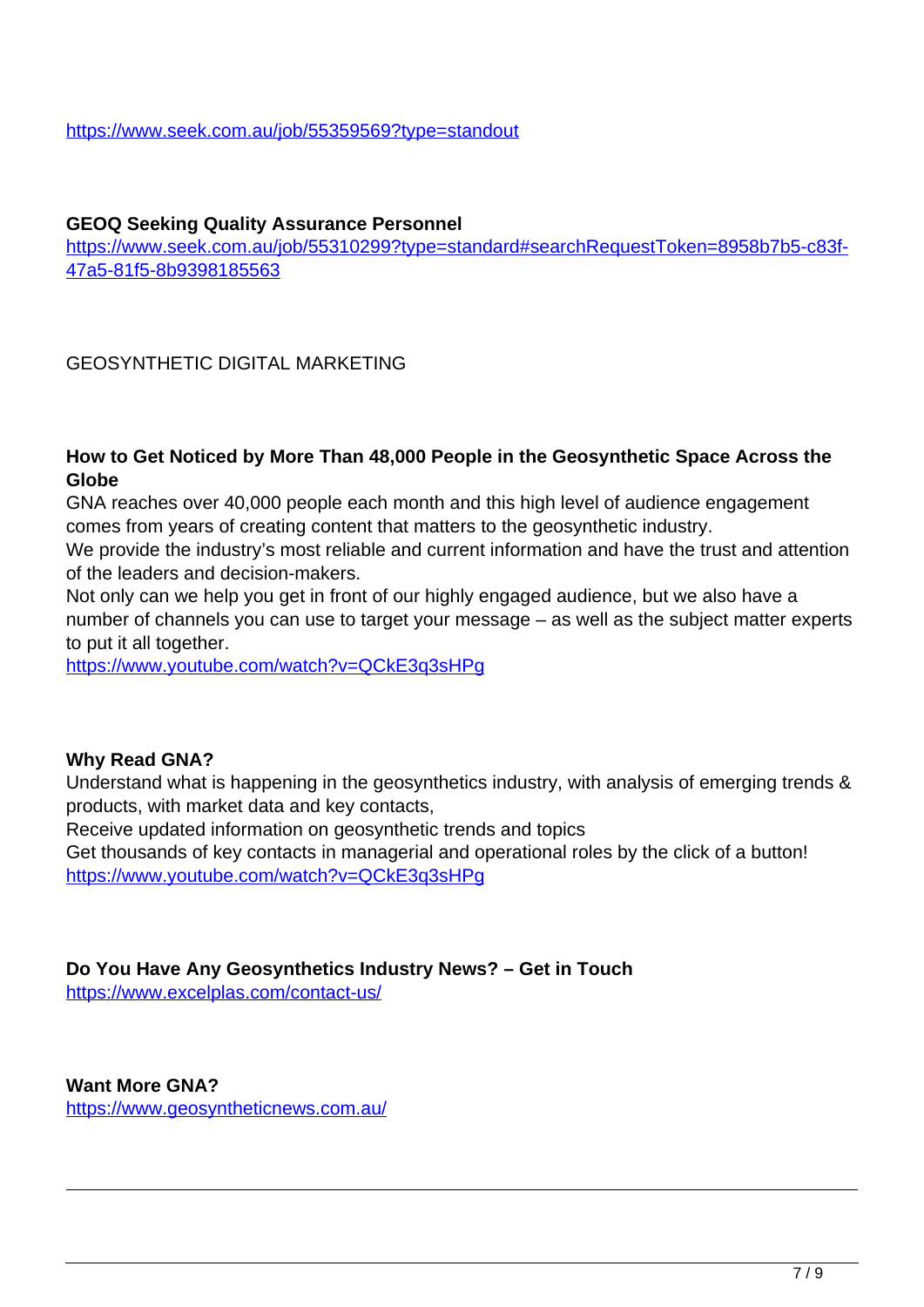# **Stay Up to Date with the Latest Geosynthetic News by Signing Up for the GNA Newsletter!**

https://www.geosyntheticnews.com.au/subscribe/

- GNA now has +30,000 views per month
- Articles published on GNA get thousands of views and are distributed widely through 3rd Party Affiliates
- GNA is now the most read source of Breaking News on Geosynthetics Worldwide
- Since GNA is published up to 12 times per month, no other source of Geosynthetic Industry News comes close to being as current and up-to-date
- In 2017 we have increased readership by 10,000+ through India, Africa, and Asia
- Special Advertising Packages Available for Geosynthetic Manufacturers, Installers, and Service Providers.

# **ExcelPlas Geosynthetics Testing Expands Geosynthetic Testing Offerings**

ExcelPlas now performs more than 120 standard geosynthetic tests in accordance with relevant ASTM, GRI, and ISO standards.

We have extensive experience with all types of geosynthetics - from geomembranes (HDPE, LLDPE, fPP), geotextiles to geonets, geogrids, geocomposites, and geosynthetic clay liners (GCLs).

As a Nationally Accredited Testing Laboratory, our technicians, equipment, and quality system are monitored regularly for proficiency and compliance assuring that you can count on quality results every time.

Geosynthetic News Alerts - Your Global Source of Geosynthetic News and Technology. Current and Updated!

http://www.geosyntheticnews.com.au

Among GNA's objectives are:

- To promote and educate on the development of specifications and practices that help ensure the proper use of geosynthetics.
- To locate, interpret and disseminate new scientific research to manufacturers and users